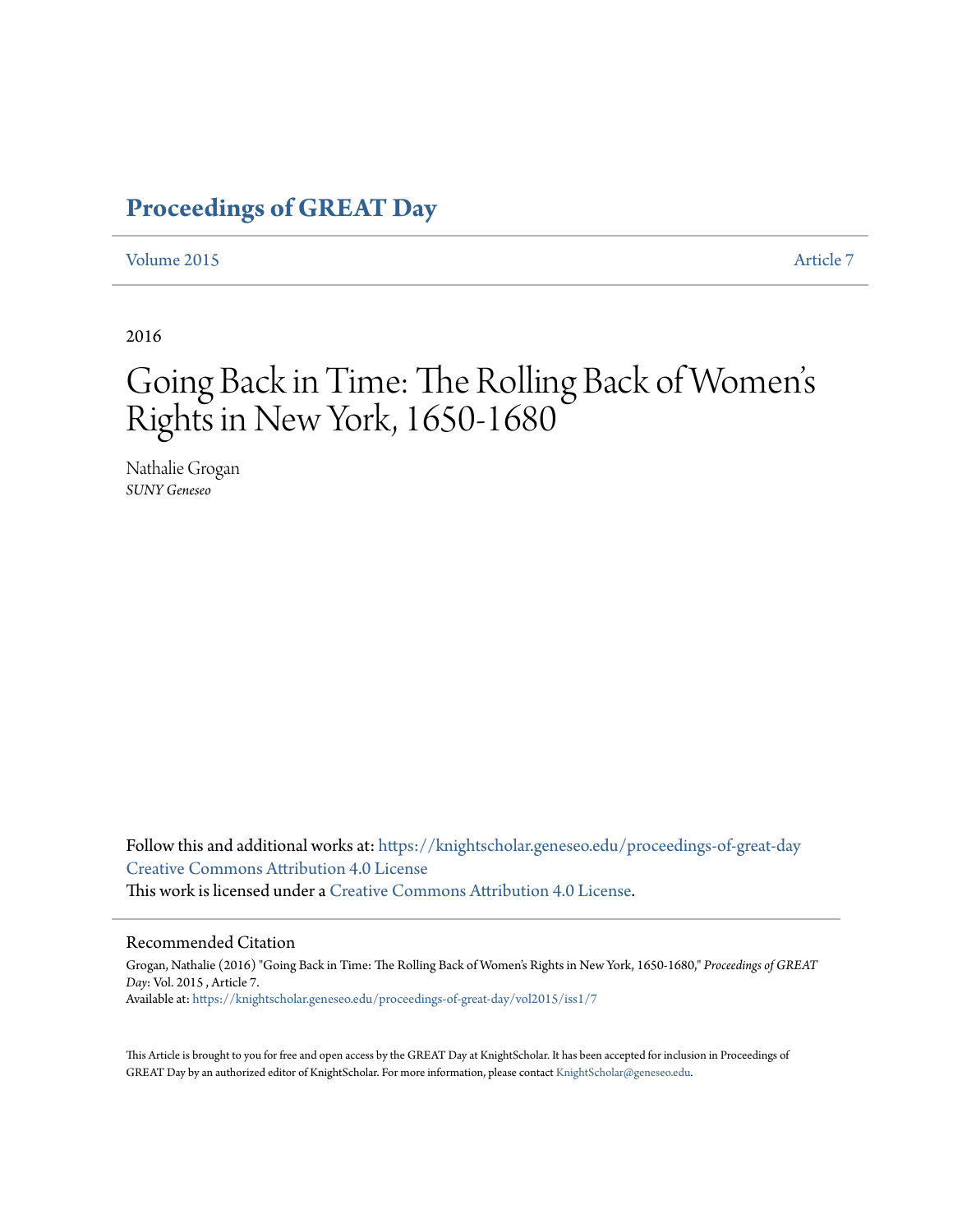# Going Back in Time: The Rolling Back of Women's Rights in New York, 1650-1680

Before 1664, women in the Dutch colony of<br>New Netherland lived under conditions that<br>contrasted greatly with those of their sisters,<br>who resided in the remainder of the colonial Atlantic New Netherland lived under conditions that contrasted greatly with those of their sisters, who resided in the remainder of the colonial Atlantic coast. The Dutch Colony of New Netherland eventually became New York after the English takeover in 1664. While under Dutch rule, the English law of coverture which declared women "femme covert" upon marriage and resulted in the loss of their legal identities was not practiced (Narrett, 1992, p. 70). Eighteenth-century English judge Sir William Blackstone (1899) laid out the proper role of married women under English law in his *Commentaries on the Laws of England*:

> *by* marriage, the husband and wife are one person in law: that is, the very being or legal existence of the woman is suspended during the marriage, or at least is incorporated and consolidated into that of the husband, under whose wing, protection, and cover, she performs everything; and is therefore, in our law-French a femme-covert…under the protection of her husband, her baron or lord, and her condition during her marriage is called her coverture. (p. 422)

Roman–Dutch law was the standard previously; it had been imported from the northwestern Dutch provinces of Holland and Friesland, along with elements of Dutch culture, such as the education and occupational training of daughters (Catterall & Campbell, 2012, p. 191). The role of women in Dutch society evolved from the European standard of total subordination during the Late Middle Ages; as the economy of the Netherlands took off, women started to be valued as commercial and economic agents (Narrett, 1992, p. 43). Girls were expected to be schooled by the same standards as their brothers. Parental obligations and responsibilities towards

## Nathalie Grogan

their children did not vary with gender. In 1643, New Amsterdam residents Claes Janssen and Catelina Pietersen stated, while declaring their duties to their daughter Aelje Claes, that they were "to clothe her, to send her to school, to let her learn reading and writing and a good trade" (Kilpatrick, 1969, p. 218). Under Roman–Dutch law, unmarried women were granted legal civil rights that were nearly equivalent to those of men. Although women were unable to vote for colonial assemblies and legislatures, this was a far cry from the women's status in New England, the Chesapeake Bay, and the southern colonies (Biemer, 1983, p. 211).

Under the influences of English common law, women living in the English colonies of Connecticut, Rhode Island, Massachusetts, and New Hampshire were entirely subordinate in law, religion, and behavior. While the southern and English middle colonies had legal precedent for a married woman's right to her own estate (Narrett, 1992, p. 71), women in New Netherland enjoyed the right to administer their own property, handle legal transactions, represent themselves in court and sign contracts in their own name and that of their husbands (Catterall & Campbell, 2012, p.195). Women took full advantage of their legal rights in New Netherland; on the eve of the English conquest, 195 debt cases were brought before the Dutch colonial court of New Amsterdam in 1663, and 51% of the cases were made by female plaintiffs (Fernow, 1976, p. 21).

Two of the most significant, impactful differences in the treatment of women under Roman-Dutch law as opposed to English law were property and inheritance rights. Under English law, daughters were routinely eliminated from last wills and testaments, and widows were often evicted from their marriage lands to accommodate stepchildren. In New Netherland, women could own property in their own name, and sign joint contracts with their husbands (Goodfriend,

1

 $\left( \text{cc} \right)$  BY This work is licensed under the Creative Commons Attribution 4.0 International License.

. - "Publis**k@dogKnig!N\$cl@oing**&ack in time: the rolling back of women's rights in New York, 1650-1680

*The Proceedings of GREAT Day* (2015): 12-19.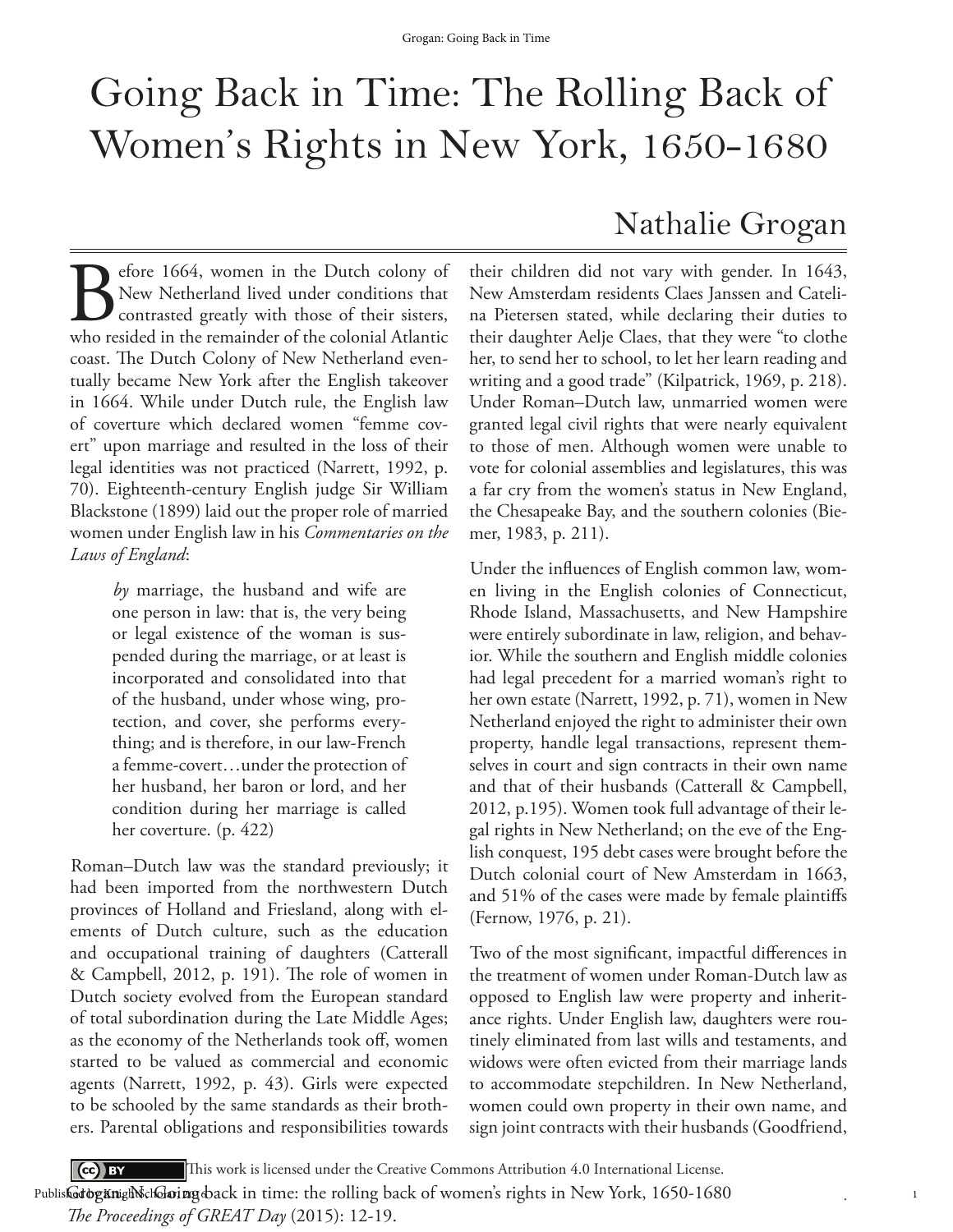2005, p. 266). Women generally retained their maiden names upon marriage, in contrast to the English custom (Biemer, 1983, p. 2). In addition, marriage contracts in New Netherland were equal contracts between husband and wife, within which both parties brought assets that remained theirs for the duration of the marriage. Under English rule, the personal affairs of wives were automatically part of the husband's estate (the only estate recognized by the law and authorities). Restrictions surrounding women's activity and legal status tightened in the English charter of 1691 through 1828, when the English concept of coverture was ultimately implemented at its peak (Narrett, 1992, p. 6).

Before the English takeover in 1664, it was common for women to appear in courts of their own accord. Prior to the institution of English common law,the Dutch records of Kingston, Ulster County from 1658-1664 demonstrate female participation in the judicial system was rather mundane and expected. In 1663, Kingston resident Geertruyd Andriesen was sued by her neighbor, Roelof Swartwont Schout, for violating the terms of a local ordinance restricting the manner with which one could harvest fields (Oppenheim, 1912, p. 93). Geertruyd's four violations included using additional unauthorized wagons without a guard and the possession of a gun for self-defense while harvesting alone. The Court of Ulster County required Geertruyd to pay a fine to the county, and to pay Schout in wheat and brandy (Oppenheim, 1912, p. 93). This exchange was indistinguishable from any similar violations in which both plaintiff and defendant were men. Geertruyd Andriesen's husband, Jan Andriesen, was not mentioned—a note that likely would have been made after English common law was introduced. Court records after 1674 typically identified women merely as "wife of—"(P. Christoph & F. Christoph, 1983, p. 2).

After 1674, official records that mentioned women by name were nearly always marriage records. Between 1674 and 1688, papers and documents were issued by English governors of New York Edmund Andros (1674-1683) and Thomas Dongan (1683-1688), and on the occasion of their absence, deputy governor, Anthony Brockholls (1681-1683) dealt witha variety of charges, offenses and processes. These documents ranged from trading licenses, deeds of land ownership, theft, arrest warrants, applications for passports,

witness testimony, and civil lawsuits. Ninety percent of the women mentioned in the documents were brides (P. Christoph & F. Christoph, 1983, p. 100- 106). In the rare instances that women were mentioned for alternate reasons, such as the accusation of theft for Rebecca Alberts in 1675 (P. Christoph & F. Christoph, 1983, p. 118) and the issue of travel documentation to Elizabeth Arents and Hannah Boons in 1676 (P. Christoph & F. Christoph, 1983, p. 122), women were referred to as "wife of—" (P. Christoph & F. Christoph, 1983, p. 153).

When Richard Nicolls, the first English colonial governor of New York, guaranteed the surrender of New Amsterdam on August 27, 1664, Governor Pieter Stuyvesant negotiated terms favorable to the Dutch citizens, now under English rule (Welling, 1999, p. 17). The peace settlement established the continuation of religious freedom in New Netherland, along with the preservation of Dutch inheritance law in order to avoid confusion (Narrett, 1992, p. 7), but it did not guarantee that women would maintain their legal rights. Once the English solidified their control over the colony, women gradually receded into the private sphere. Through the imposition of English common law, the mobility available to women in society faded away. The 10 year long conquest and final solidification of English rule in 1674 was characterized by piecemeal changes in the status of women (Narrett, 1992, p. 12). During 1665 in the Court of Assize (English-style temporary civil and criminal courts instituted control over the judiciary of New York), a gender-specific pattern developed. From 1665 to 1674, appearances by women in court records under their own names were marginally less than the appearances under Dutch rule. Court records show that incidents of women appearing in court as witnesses, defendants, plaintiffs or through lawsuits dropped only 15% after the initial takeover in 1664 (P. Christoph & F. Christoph, 1983, p. 130). Women still maintained a strong presence in the colonial court at this time (P. Christoph & F. Christoph, 1983, p. 112). However, by 1674 when English rule was solidified women's appearances in court as individuals were cut by 90% (P. Christoph & F. Christoph, 1983, p. 91-102). When women appeared in court after 1674, they were often represented legally by their husbands, such as the case of Elizabeth Appleby's husband, William Appleby, who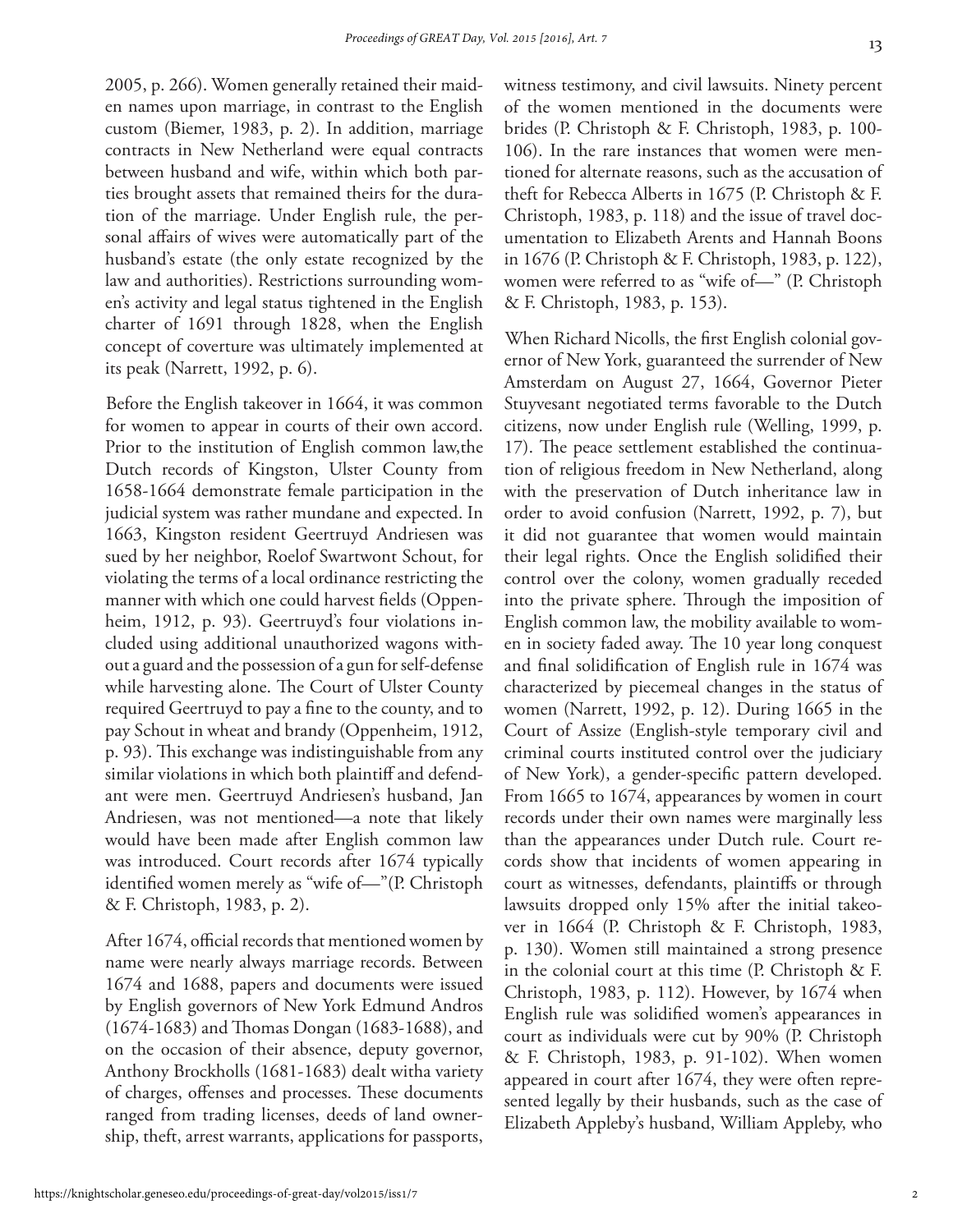represented her as defendant against the lawsuit of Thomas Hunt Jr. in 1675 (P. Christoph & F. Christoph, 1983, p. 185).

In the 17th century, marriages in New Netherland were egalitarian. Marriage customs in New Netherland were brought over from the provinces of Holland and Friesland (Biemer, 1983, p. 1). Dutch women had long had the option of choosing between two different concepts of marriage. The *manus*  form of marriage necessitated a subordinate wife who would stay under the guardianship of her husband and lose her legal identity; *Usus* marriages, on the other hand, guaranteed married women the same rights as unmarried women (Biemer, 1983, p. 5). In usus marriages, joint wills were the norm. Since unmarried men and women in the Netherlands enjoyed the same civil and legal rights, usus marriages guaranteed no change in status after marriage. The contract between Brant Peelen and Marritje Pieters in 1643 is a prime example. Both spouses, in this case, had been previously married and widowed.The bride retained her maiden name of Pieters through her first marriage, widowhood, and her second marriage to Brand Peelen. The family name, Pieters, was based off of the father's first name, as was traditional in Dutch law and culture (Narrett, 1992, p. 46). The contract specifies that in case of the death, the surviving spouse is to be granted full use of the marital assets, and upon the death of the surviving spouse, the marital assets are to be distributed equally to sons and daughters resulting from their marriage (*Translation of the Marriage Contract*, n.d). Marritje Pieters made sure to safeguard the inheritance received by her children from their deceased father. She required that her current husband pay his stepchildren interest on any property that he borrowed for longer than four years (*Translation of the Marriage Contract*, n.d). The property brought into the marriage by each spouse became marital property during the lifetime of each spouse. After the death of both husband and wife, the heirs of each individual inherit from their birth parent (*Translation of the Marriage Contract*, n.d).

While it was not widespread for women to own land in their own right prior to the English takeover, it was not rare either. New Amsterdam resident Jane Forbus, was granted a land patent and property ownership by the Dutch colonial director of New Netherland, Willem Kieft, in 1647 (Gehring, 1980, p. 61). This ac-

tion was at odds with the change in inheritance and family law that followed after the implementation of English common law. Under English rule, upon marriage, the property of wives became the property of husbands and was liable to be inherited by the husband's heirs when he died. This situation could cause a widow to be bankrupted by her stepchildren, an incident which was avoided by the careful contract brought up and signed by Brant Peelen and Marritje Pieters in 1643. Wives also maintained the right to distance themselves from their husbands' debts, both during their marriage and after a divorce or death.

Under Roman-Dutch law, wives were never held responsible for repaying their husband's debts regardless of the personal financial relations between husband and wife within marriage; Gravesend resident Sarah Davis was granted "a warrant to protect and keep her harmless from any arrest or trouble upon her husband's account" (P. Christoph & F. Christoph, 1982, p. 526).

By the turn of the century, the rights of married women in New York had been stripped away. Under the English common law precept of coverture, women's identities became one with their husbands, and the husband became the legal representative for their union. The colonial laws of 1710 solidified women's status as on par with that of minors and insane individuals (*Chapter 216*, n.d.). Married women were categorized with "persons under the age of one and twenty years, persons not of sound mind, persons imprisoned or those beyond the seas" (*Chapter 216*, n.d.). All of these classes of people were barred from owning property in their own name, with their assets and property requiring a guardian to make legal decisions. In addition, women, the insane, and prisoners were not permitted to make legal documents or contracts under their own name, thus relegating them all as perpetual children (*Chapter 216*, n.d.). In the case that women maintained their own personal property through antenuptial agreements, English law forbade wives from passing on real estate through a last will and testament; husbands held final consent over the inheritance of his wife's personal belongings (Narrett, 1992, p. 17). As a result of English common law, women lost their adulthood and autonomy upon marriage.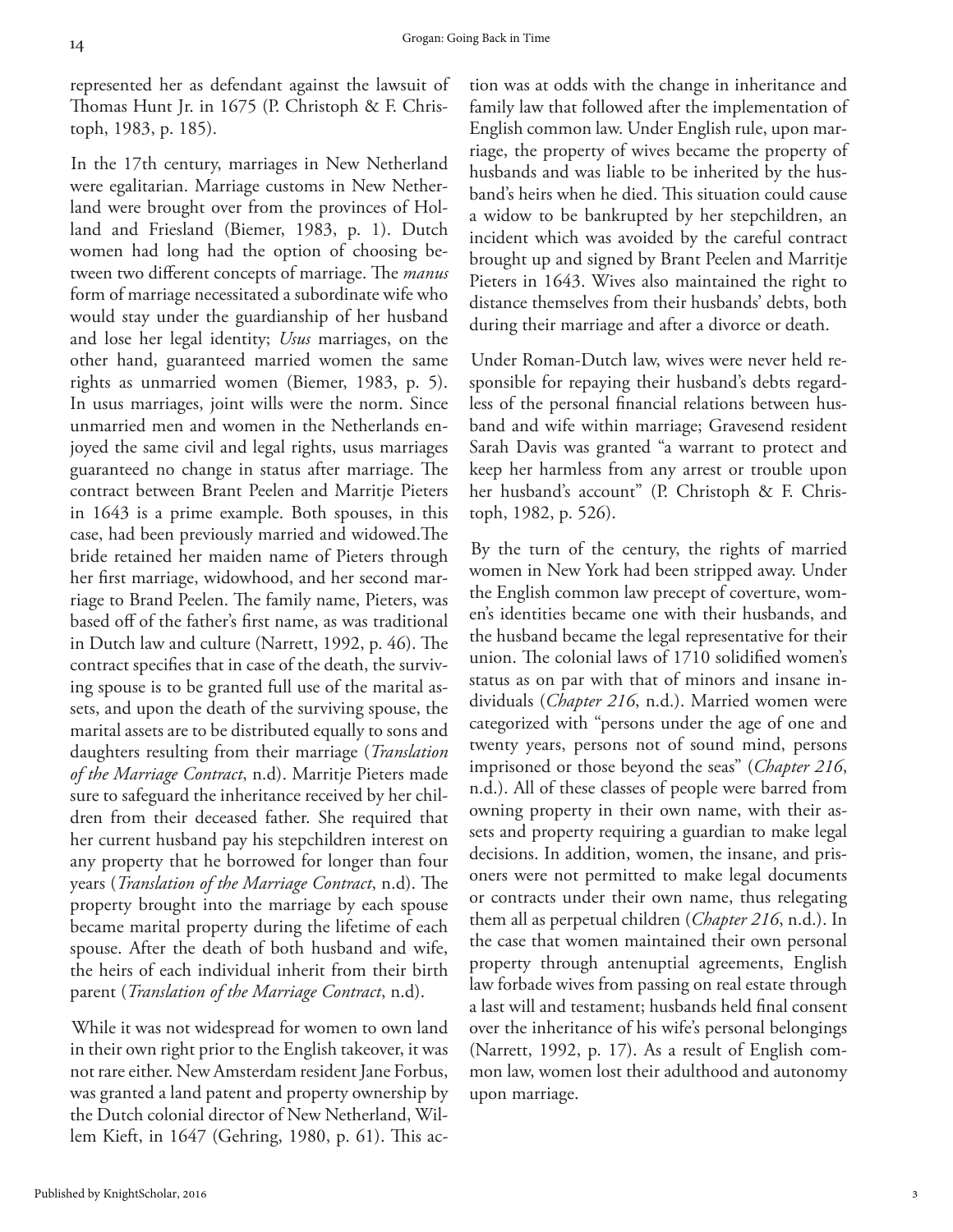During Dutch rule, women were granted the ability to rise to prominent places in the New Netherland society. For women residing in any of the other Atlantic colonies, the ability to rise was nearly impossible. Businesswomen in New Netherland thrived by expanding commercial empires, facilitating enterprise across the Atlantic, and acting as partners to their husbands. The lives of wealthy white women such as Deborah Moody (1586-1659), Margaret Hardenbroeck (1631-1691), Maria van Renssalaer (1645-1689), and Alida Schuyler Livingston (1656- 1727) were atypical of average women in the colony by dint of their opportunities and resources. However, women's positions at the helm of key industries and political dynasties served as a message about the value of women in New Netherland. The presence of women such as Margaret Hardenbroeck was indicative of a society in which women were expected and welcomed in the business world. Lady Hardenbroeck was able to rise in the communities of New Netherland and New York because of her wealth, but the society that allows women to be business tycoons is built on small businesses of middle-class women. Political dynasties and leaders such as Maria van Renssalaer, Alida Schuyler Livingston, and Deborah Moody were out of the reach of average women and men in the colony but were envisioned by a society in which women and men were permitted to exercise their talents to improve their lives and standing (Biemer, 1983, p. 85-90).

An exceptional woman from New Netherland of English nobility was Deborah Moody, née Dunch. Born in 1585 to wealthy parents in Wiltshire, England, Deborah Dunch married Henry Moody in 1606. As the wife of a Member of Parliament, she became an influential and well-respected woman, in spite of her devout Anabaptist faith (Biemer, 1983, p. 11). Moody was widowed in 1629, and emigrated to and settled in Massachusetts Bay Colony in 1639 after being driven out of London and her native England by religious persecution from the government. Due to her social status and her friendship with Governor John Winthrop, she was awarded 400 acres of land. However, once again, she found herself in the religious minority in the pious puritan community of Lynn, Massachusetts. In 1643 Moody settled in New Netherland because of the colony's tolerant nature (Biemer, 1983, p. 13). She became the only 17th century European woman to found a town as the leader of Gravesend, on present-day Long Island. A lifetime of religious persecution prompted Moody to insert as much religious freedom and liberty of conscience as possible into the charter of Gravesend, which persisted until her death in 1659 (Biemer, 1983, p. 31). Even in the relatively liberal New Netherland, Moody's leadership in her community, regardless of her inability to vote for the councilors she presided over, was unique. Moody's opportunity to live independently and manage the affairs of a town was only made possible because she resided in New Netherland and under Roman-Dutch Law.

Margaret Hardenbroeck, a remarkable woman of New Netherland, established herself as a trader and businesswoman in her own right under Roman-Dutch law. After the death of her first husband Pieter deVries in 1661, Margaret inherited his business. She made many transatlantic voyages, dealing primarily with furs and finished products, as part of her work in trading and business (Catterall & Campbell, 2012, p. 183). After her remarriage to Frederick Philipse in 1663, Margaret continued her business until she was phased out of control by the implementation of English common law in 1674. Within five years of the English takeover, the ability of wives to grant power of attorney to their husbands was abolished, eliminating the business partnership Margaret and her husband had built throughout their marriage (Biemer, 1983, p. 37). Margaret remained a key figure in trading until her death in 1691, but her later years (1674-1691) were ones during which her husband was able to assert control over her affairs (Biemer, 1983, p. 6). Margaret's career is a prime example of the consequences of English law; it showed the rise and fall of women's rights in New Netherland and New York.

whole / Calcontingen Rid ordgiffe Egypta fanden biosh

*Figure 1: Official signature of Margaret Hardenbroeck to acknowledge personal debt in 1664. (Zimmerman, 2006)*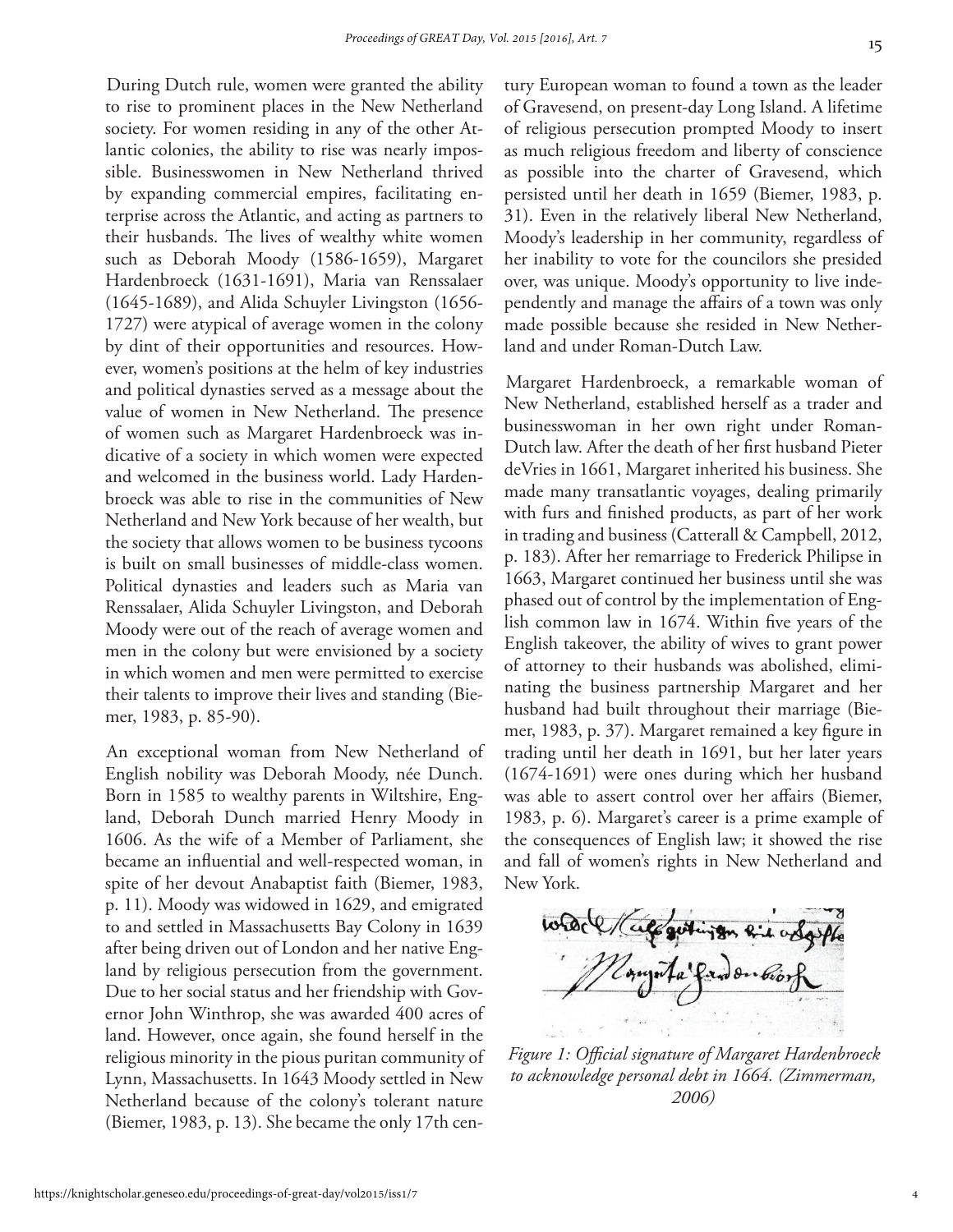Maria van Renssalaer, née van Cortlandt, was notable as a distinguished administrator of the patroonship (manorial landholding) of Renssalaerswyck, New Netherland, after the English takeover. Born to a prominent and wealthy family of colonial traders and politicians, young Maria learned to manage her father's brewery at an early age. Her marriage in 1662 to Jeremias van Renssalaer—the director of Renssalaerswyck and a member of the high profile Renssalaer dynasty— was a partnership within which she was an active player (Biemer, 1983, p. 46). Maria's business experience managed to save the familial and neglected Renssalaerswyck Manor from bankruptcy (Biemer, 1983, p. 47). However, the gradual introduction of English law meant that as a married woman—and eventually a widow—Maria was barred from assuming traditional directing roles for the patroonship. Her brother, Stephanus van Cortlandt, ran the manor in name following the death of his brother-in-law, Jeremias, in 1674. The 10 years between the initial English takeover and the solidification of their rule in 1674 emphasized a clear loss of Maria's powers over the estate (Biemer, 1983, p. 50). Nevertheless, while Maria was not director of the manor in name, she was courted by New York political leaders for patronage and favors, and was widely recognized as the force behind the manor (Biemer, 1983, p. 52). Visitors to the manor referred to Maria as "Madam Renssalaer" (Renssalaer, 1935). She presided over the most prosperous years of the Renssalaerswyck manor and defied the expected role of women under the restrictive English laws (Biemer, 1983, p. 53).

Alida Schuyler Livingston was born in 1656 at Fort Orange. She was a uniquely influential woman in New Netherland. As daughter of recent Dutch immigrants and prominent fur traders Philip Peterse Schuyler and Margaretta Van Schlechtenhorst, Alida Schuyler knew of the power women held in New Netherland firsthand; her mother Margaretta managed the family estate from her widowhood in 1683 until her death in 1701 (Biemer, 1982, p. 184). Alida Schuyler married Robert Livingston in 1679 and entered, as was close as possible in17th century New Netherland, into an equal marriage (Biemer, 1982, p. 185). The Livingston business of land, public office, and textile trade propelled the couple to be considered the elite of New York by the 1720s (Biemer, 1982, p. 187). Correspondence between Alida and

Robert Livingston over the course of the 48 year-long marriage indicates that theirs was a partnership. Letters from Alida to Robert indicate affection as well as business inquiries and transactional details from merchants and clients, including exact figures, quantities, and prices (Biemer, 1982, p.189). In a letter dated August 25, 1698, well after the English takeover of New Netherland, Alida instructed her husband to check the list of available goods from Holland and warned him about a poor crop of wheat due to heavy rains. In addition, the letter informed her husband that she had taken it upon herself to negotiate business for him with the current recorder of Albany (Biemer, 1982, p. 194).

Deborah Moody, Margaret Hardenbroeck, Maria van Renssalaer, and Alida Schuyler Livingston enjoyed recognition far beyond what was extended to women across the Atlantic coast. However, middleclass and working-class women in New Netherland also benefited from Roman–Dutch law. Teuntje Straatmans was born in the Netherlands in 1616. She briefly ruled the colony of New Holland in presentday Brazil before settling in New Amsterdam during the year of 1655 (Cramer van der Bogaart, 2003, p. 40). Upon her wedding to Belgian merchant Gabriel Corbesij in 1657, Teuntje agreed to the usus form of marriage, retained her maiden name, and signed an antenuptial agreement detailing her legal and civil rights (Cramer van der Bogaart, 2003, p. 42). Following her marriage, Teuntje Straatmans appears in the records of New Amsterdam several times, in civil lawsuits and property disputes among neighbors. In 1658 she was obliged to defend herself in court against accusations of belligerence from her neighbor Pieter Jansen, and she was subsequently fined by the local court (Cramer van der Bogaart, 2003, p. 43). Their family home on the island of present-day Manhattan was recorded as "owned by Teuntje Straatmans and her husband" (Cramer van der Bogaart, 2003), a note which revealed that the property was under her name. Her ability to move through society and her lifetime independently, regardless of her marital status, was not due to her socioeconomic status but the legal code of her community.

The shift in women's status and rights in colonial New Netherland and New York challenges the historical narrative of civil rights as a progressive force. Throughout history, the franchise and civil rights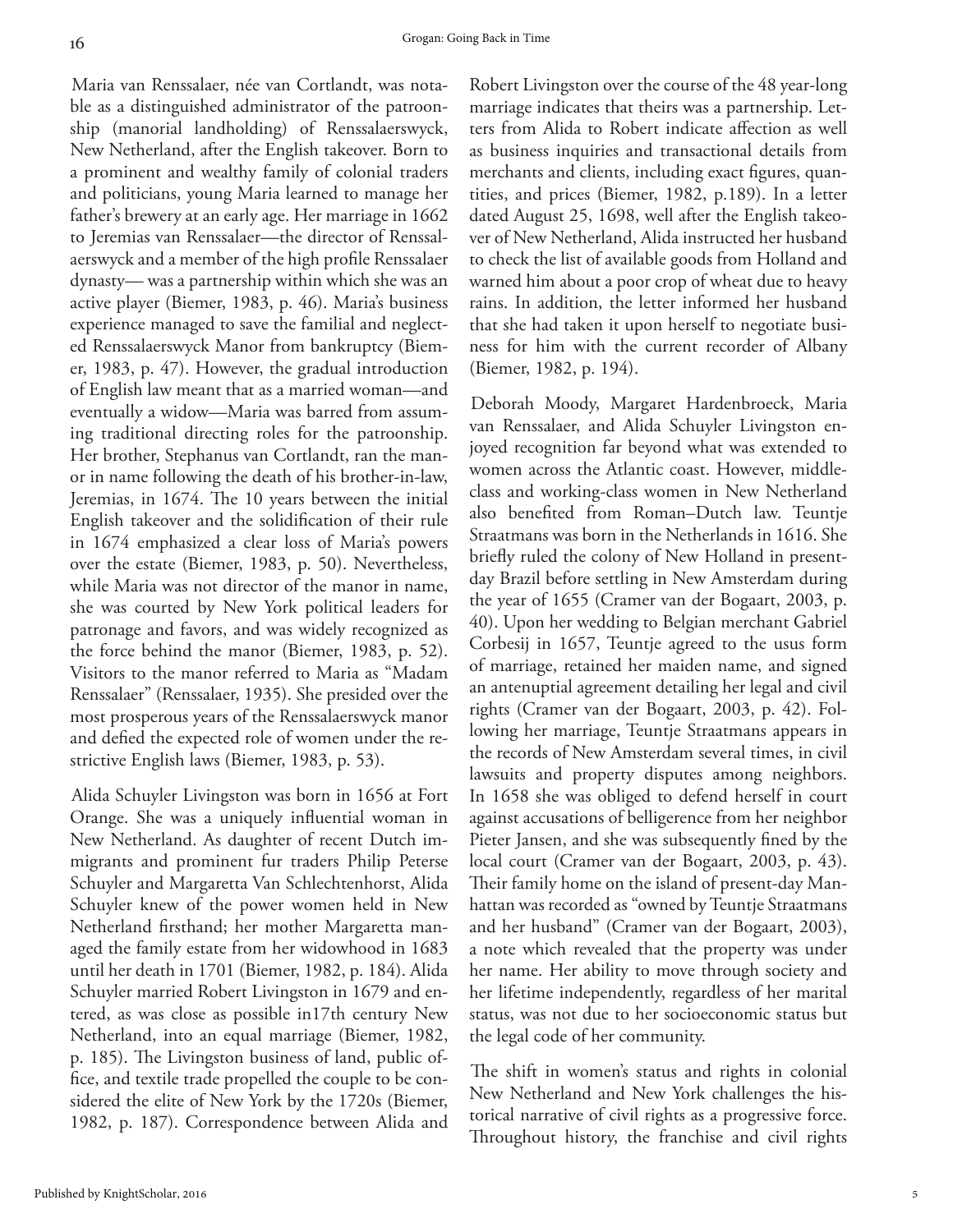have been expanded slowly but clearly. Very rarely have rights been rolled back. The change in power and authority in New York brought in a new monarch, new representatives of the royal authority, new councils and judicial systems, and a new legal basis for legislation. Additionally, it becomes clear that cultural views regarding individuals roles in society vary in accordance with which nation is the colonizer. The standards of gender equality present in New Netherland had a source: the cultural norms of their country of origin, the Netherlands. In 17th century Amsterdam, girls were educated to the same degree as their brothers, with the expectation of learning a trade, completing an apprenticeship and contributing to the family income through outside work and businesses. In contrast, prior to the Industrial Revolution in England, women were primarily charged with domestic work. Lower-income women in England certainly worked for wages in order to keep their families afloat, but it was middle-class women in the Netherlands who drove for the education of daughters.

The basis for the unique situation of women in New Netherland evolved from the cultural understanding that women and girls were equally capable of business work and of understanding laws. This cultural attitude towards women extended towards property ownership and marriage rights. New Netherland, as a society which valued the contribution of women to the local economy, had laid the foundations for the legal and civil rights enjoyed by female residents. Based off of the cultural narrative of the Netherlands, women participated as full economic actors. It was beneficial for the colony to allow women social and civil opportunities which worked to enrich the community.

Influential women such as Alida Schuyler Livingston, Maria van Renssalaer, Margaret Hardenbroeck, and Deborah Moody are representative of the freedoms women enjoyed in New Netherland and New York. The English takeover in 1664 and the final implementation of English common law in 1674 worked towards rolling back women's participation in the community as individuals, and while women such as the aforementioned leaders managed to hold on to their current businesses, younger women were denied the opportunity to polish their business acumen and engage themselves. This fact created disastrous results for themselves and the community.

The change of rule from Dutch to English caused women to be shut out of the legal economy, pushing many to illegal means as a way of supporting themselves and their families. In New Amsterdam Dutch women committed 0.664% of crimes from the years 1640-1670, but in the years of solid English rule from 1691-1776, women accounted for 16.3% of all crimes committed (Biemer, 1983, p. 3). The rise of women involved in the black market of prostitution or smuggling in New York was not unexpected after it was established that women were unable to secure business or trading licenses from the English governor. As the population of New Netherland and New York had been mostly made up of working-class immigrants, the cultural tradition of women owning businesses did not contribute to a uniquely wealthy colony. Tellingly, once women were barred under English common law from obtaining many of the trading licenses available to them under the Dutch, average family incomes plummeted (Biemer, 1983, p. 52).

However, not every aspect of radical Dutch thought and behavior was eradicated upon the English conquest. Girls were still routinely educated alongside boys after 1674; the education of daughters was often included in family directives and wills. Albany resident Cornelius von Bursam wrote to his wife on his deathbed in 1680 about his daughter (her stepdaughter): "She is to maintain my daughter Anna decently, and cause her, being taught reading and writing and a trade by which she may live" (Kilpatrick, 1969, p. 219). Although the colonial government of New York was opposed to reinstating the rights of women to represent themselves in court, participate in the local economy, and own property, the cultural landscape of New York remained built on legal and civil rights.

The narrative of women's rights in New York does not follow the standard map towards social change. The advancement of Dutch culture contributed to the progression of civil rights for women, and was exported through colonialism into New Netherland. During Dutch rule, New Netherland displayed countless examples of women participating in the local economy and judicial system, with cases rang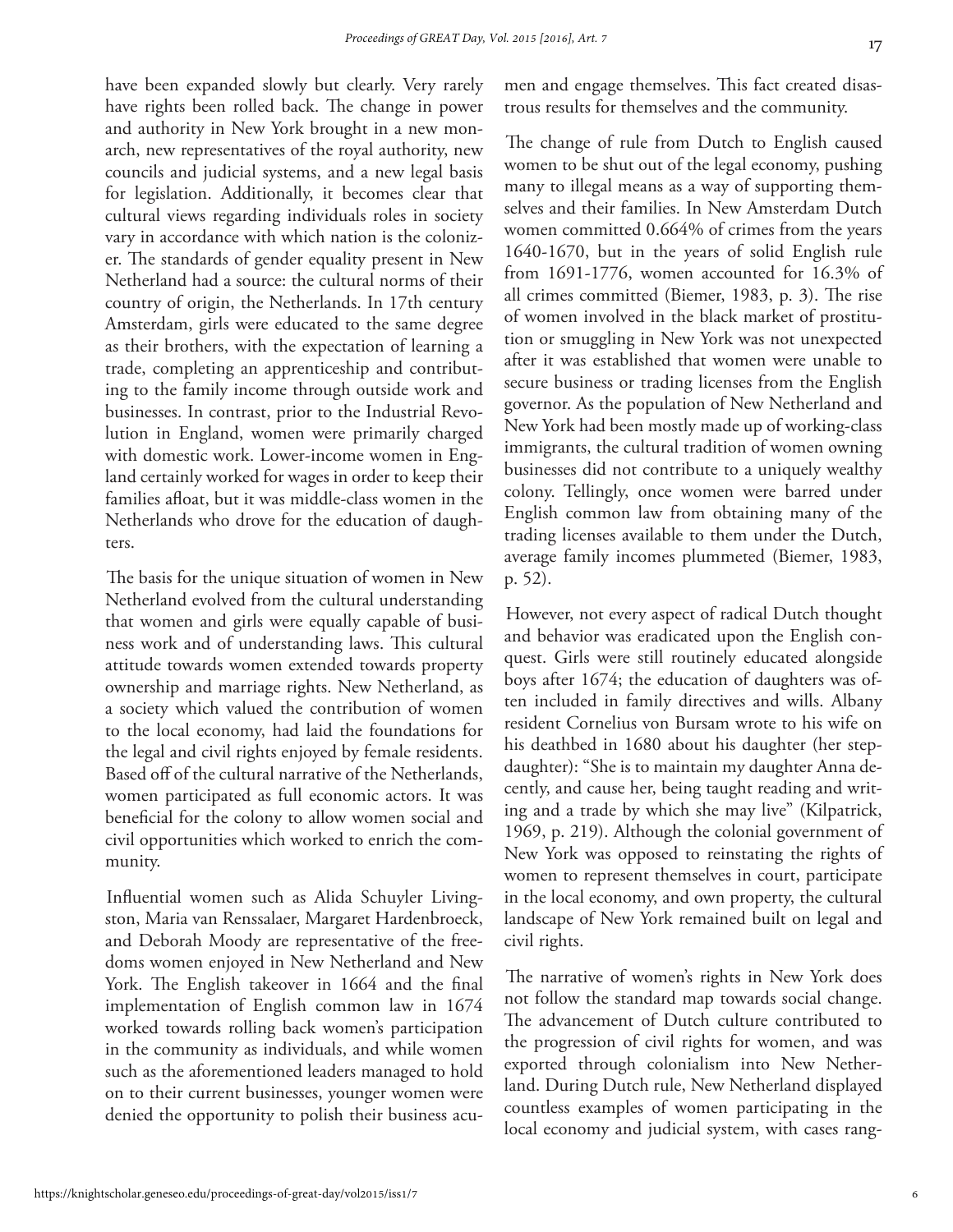ing from self-defense, civil lawsuits, widowhood, and land ownership. The rejection of standard Western European systems of coverture left Dutch women free to assume and develop legal identities independent of their husbands, families or marital status. The accomplishments and power of influential leaders such as Deborah Moody, Alida Schuyler Livingston, Margaret Hardenbroeck, and Maria van Renssalaer demonstrated the capabilities of women to use their legal freedoms to build careers and rise to prominence. Restrictions placed upon Maria Van Renssalaer's ability to manage her familial estate once English common law was established exposed the consequences of the regime change on prominent women. The life of Teuntje Straatsmans highlights the significance of a judicial and legal system that aims to empower citizens rather than restrict their lives. The regime change in 1664 brought a new monarch in King Charles II, and relatively few internal political changes due to the negotiations of Pieter Stuyvesant. However, the lives of the women in the colony, and the make-up of New Netherland and New York, were altered by the English takeover. Married women, subsumed into the identity of their husbands, gradually lost their cherished rights. Their opportunities to manage their own affairs, properties, and businesses were taken away and they themselves shut out of the developing economy that was run under the control of the English.

## **References**

- Blackstone, W. (1899). *Commentaries on the laws of England.* J.D. Andrews (Ed.). Chicago, IL: Callaghan and Co.
- Biemer, L.B. (Trans.). (1982). Business letters of Alida Schuyler Livingston, 1680-1726. *New York History, 63*(2), 182-207.
- Biemer, L. B. (1983). *Women and property in colonial New York: The transition from Dutch to English law, 1643-1727*. Ann Arbor, MI: UMI Research Press.
- Catterall, D., & Campbell, J. (Eds.). (2012). *Women in port: Gendering communities, economies, and social networks in Atlantic port cities, 1500-1800*. Boston, MA: Brill.
- *Chapter 216 of colonial laws* [Transcript] (n.d.). Retrieved from http://nysa32.nysed.gov/ education/showcase/201001women/activities\_ dbq3.shtml#translation
- Christoph, P. R., & Christoph F. A. (Eds.). (1982). *New York historical manuscripts, English: Books of general entries of the colony of New York, 1664- 1673*. Baltimore, MD: Genealogical Publishing Co., Inc.
- Christoph, P. R., & Christoph F. A. (Eds.). (1983). *New York historical manuscripts, English: Records of the Court of Assizes for the colony of New York, 1665-1682*. Baltimore, MD: Genealogical Publishing Co., Inc.
- Cramer van den Bogaart, A. (2003). The life of Teuntje Straatmans: A Dutch woman's travels in the seventeenth century Atlantic world. *Long Island Historical Journal, 15*(2), 35-53.
- Fernow, B. (Ed.). (1976). *The records of New Amsterdam from 1653 to 1674*. Baltimore, MD: Genealogical Publishing Co., Inc.
- Furer, H.B. (Ed.). (1974). *New York: A chronological and documentary history, 1524-1970*. Dobbs Ferry, NY: Oceana Publications, Inc.
- Gehring, C. T. (Ed.). (1980). *New York historical manuscripts, Dutch: Land papers*. Baltimore, MD: Genealogical Publishing Co., Inc.
- Goodfriend, J. D. (Ed.). (2005). *Revisiting New Netherland: Perspectives on early Dutch America*. Boston, MA: Brill.
- Kilpatrick, W. H. (1969). *The Dutch schools of New Netherland and colonial New York*. New York, NY: Arno Press & The New York Times.
- Narrett, D. E. (1992). *Inheritance and family life in colonial New York City*. Ithaca, NY: Cornell University Press.
- Oppenheim, S. (Ed. & Trans.). (1912). *The Dutch records of Kingston, Ulster county 1658-1664*. Cooperstown, NY: New York State Historical Association Publishers.